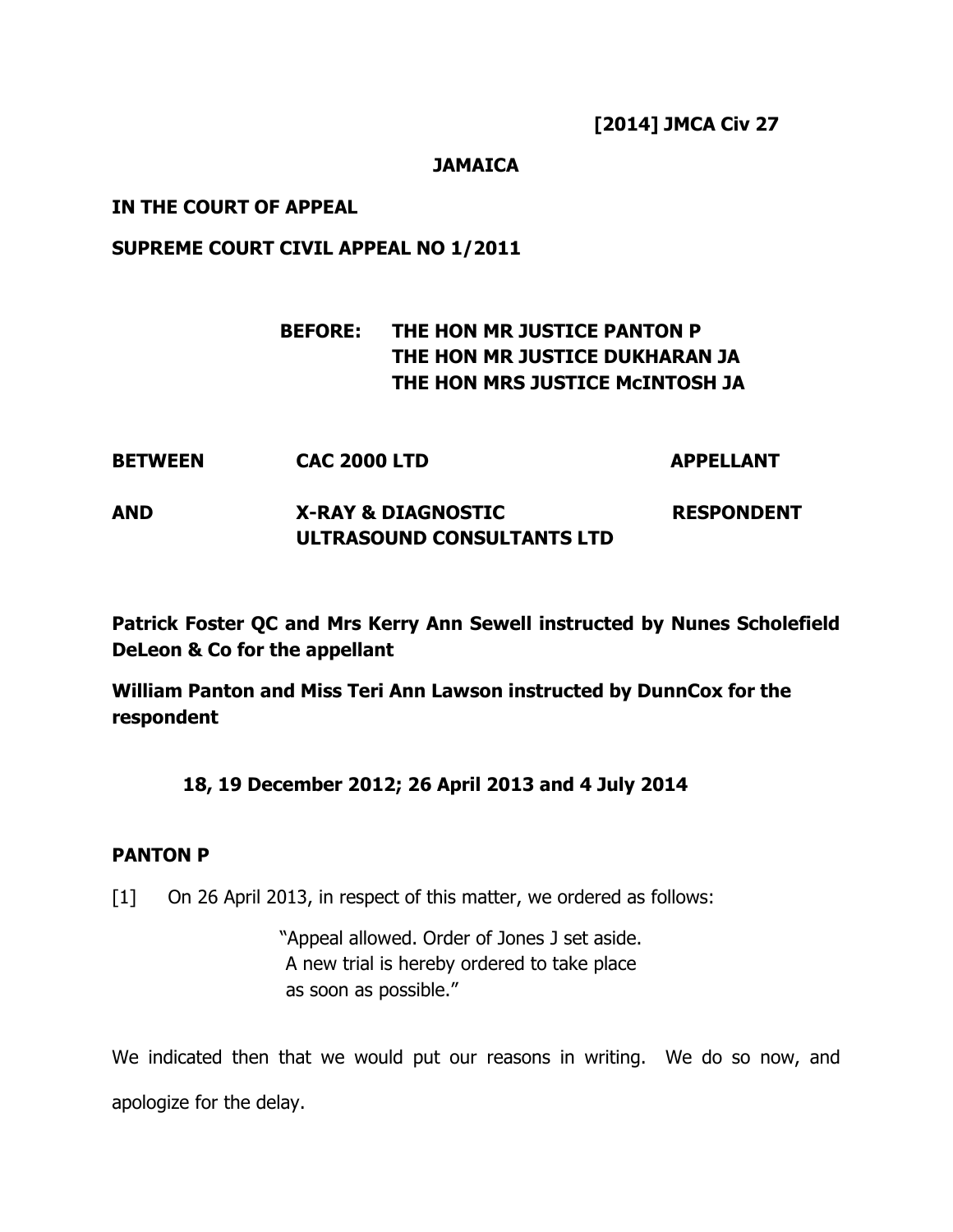[2] The order of Jones J was made in respect of a claim filed by the respondent in 2007. The respondent provides x-ray and diagnostic services at 1 Ripon Road, Saint Andrew, whereas the appellant supplies, installs, services and maintains air conditioning units. The appellant was contracted to provide equipment maintenance services to the respondent in respect of an air conditioning unit that the respondent had purchased from the appellant. On 11 May 2003, combustible material within the fan coil of the air conditioning unit ignited and started a fire which destroyed a section of the respondent's premises as well as items of equipment essential to the respondent's business.

[3] The respondent contended that the fire and subsequent loss were due to the appellant's failure to adequately maintain the air conditioning unit. In this regard, the respondent alleged a breach of contract as well as negligence. The appellant denied the allegations and averred that the respondent had operated a nuclear gamma machine that it owned in a manner which it knew or ought to have known was dangerous and against specification; and that its positioning and handling of the machine, had caused or was the main contributor to the fire in question.

[4] The learned judge found that "on a balance of probabilities", the appellant was negligent "in failing to properly maintain and repair the air conditioning unit" (para. [50] of his reasons) and that due "to the frequency with which the unit malfunctioned", the appellant was "in breach of the inspection service contract" (para. [52] of his reasons). Consequently, he found the appellant "liable in both contract and tort" (para. [53]).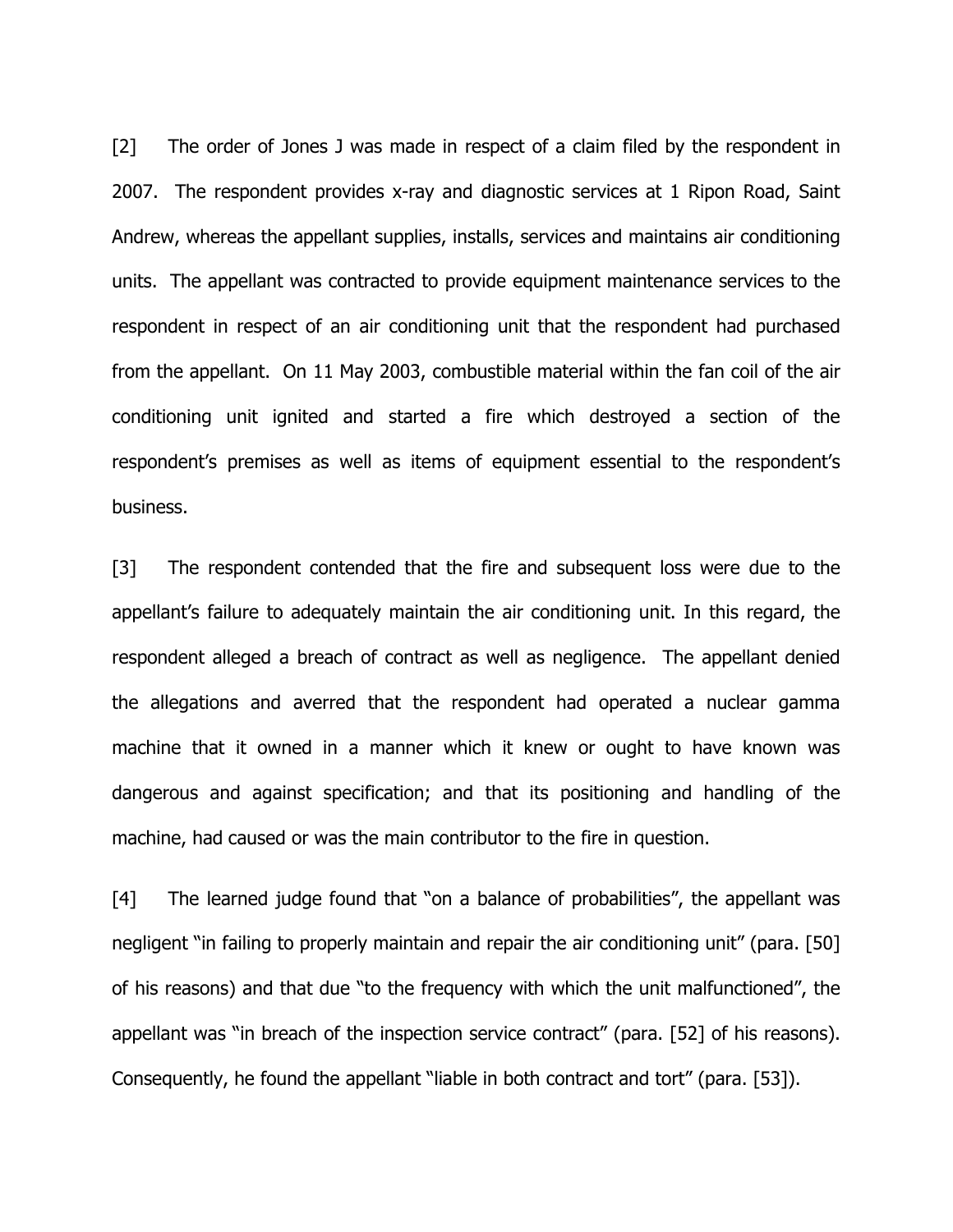[5] Given the nature of the complaint, the learned judge clearly had important factual findings to make. The respondent called an expert in the person of Mr Basil Nelson. He is an engineer who had then to his credit the experience of having investigated more than 100 fires. The learned judge accepted Mr Nelson's evidence in its entirety and consequently laid the blame for the fire squarely on the appellant. He quoted extensively from Mr Nelson's report while indicating how he came to his decision.

[6] The learned judge, in para. [29] of his reasons for judgment, stated that in a further expert report Mr Nelson had said that he had reviewed the report of Mark Hook, the appellant's expert witness filed on 30 September 2009, and that as a result he (Mr Nelson) had done further investigations as to the origin of the fire. In the final analysis, Jones J said that he accepted "the view put forward by the expert witness Mr Nelson for the Claimant as to the origin of the fire" (para. [37]). The learned judge added "In this case, there is no competing expert evidence opposing the Claimant's account of the origin of the fire, with the result that the conclusions of Mr Nelson are unchallenged" (para. [40]).

[7] As stated in para. [28] of the learned judge's reasons, the report of Mr Mark Hook, the appellant's expert witness, was struck out on the basis that there was a failure to meet the requirements of Part 32 of the Civil Procedure Rules. The learned judge also denied the request for Mr Hook to give oral evidence. His reason for ruling in that manner was that it would have required a court order.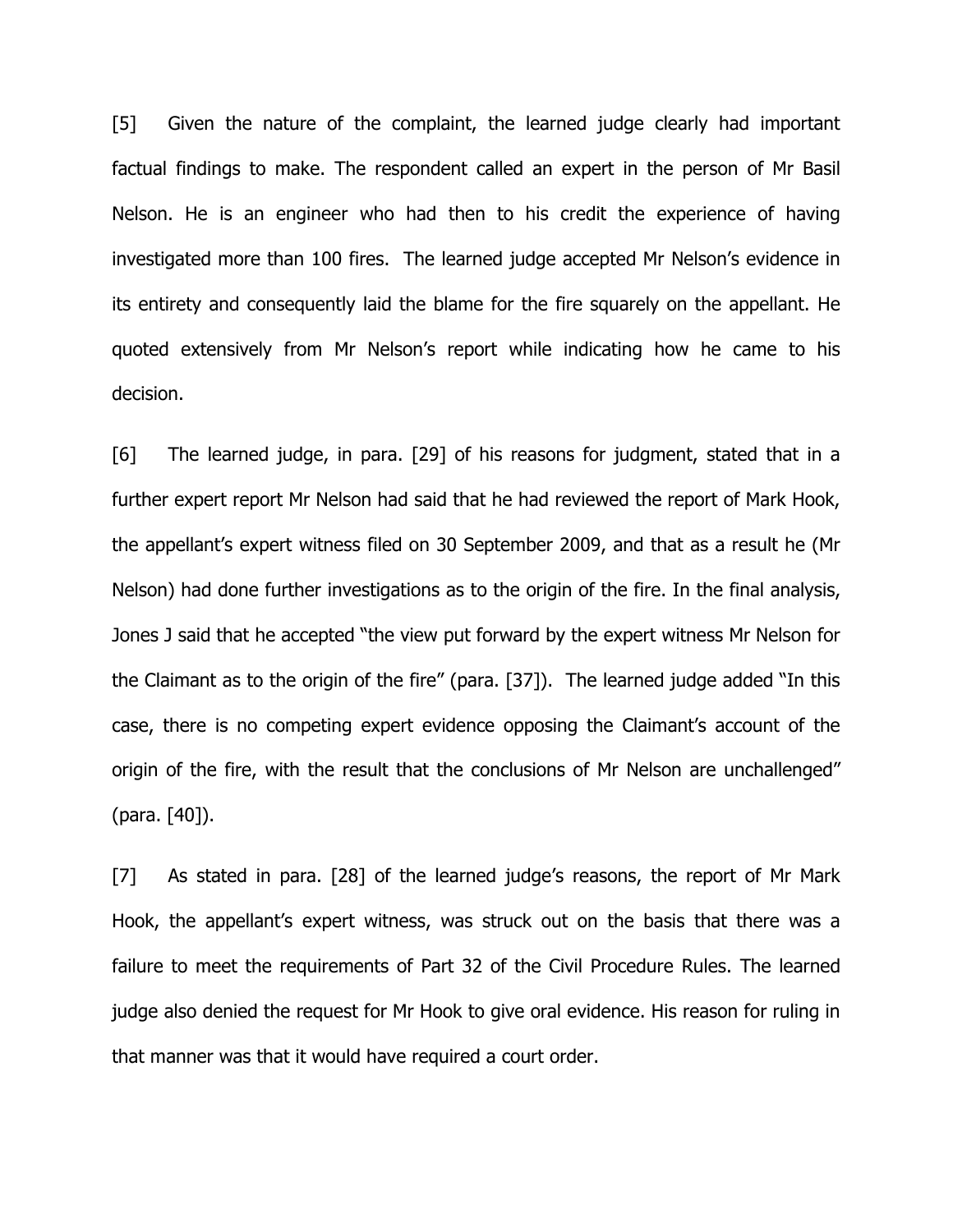[8] At the trial, Mrs Symone Mayhew, who then appeared for the appellant, made an application for the report of Mr Hook to be admitted and for evidence to be taken from him with a view to clearing any procedural barriers that there may have been. The learned judge denied the application. He did so even after it was pointed out that there was no obligation for him to accept the evidence, if, after considering it, he thought that it was unreliable or did not meet the requirements of expert evidence.

[9] In view of the learned judge's stance in respect of Mr Hook's report, and the failure to allow evidence to be given in the manner suggested by Mrs Mayhew, it was not open to Mr Nelson to be allowed to give evidence as regards the contents of Mr Hook's report and his (Mr Nelson's) subsequent investigations. This situation created an unnecessary imbalance which was not in the interests of justice. It is ironic that, having not entertained evidence from Mr Hook, the learned judge relied on Mr Nelson's report which paid attention to, and commented on, Mr Hook's report.

[10] In the circumstances, ground ii of the grounds of appeal succeeded. A new trial is imperative to allow for the consideration of both expert reports, and a determination made along with the other evidence in the case.

#### DUKHARAN JA

[11] This is an appeal from a decision of Jones J, delivered on 17 December 2010, wherein he found in favour of the respondent who sought damages against the appellant for negligence and/or breach of contract and consequential loss of earnings.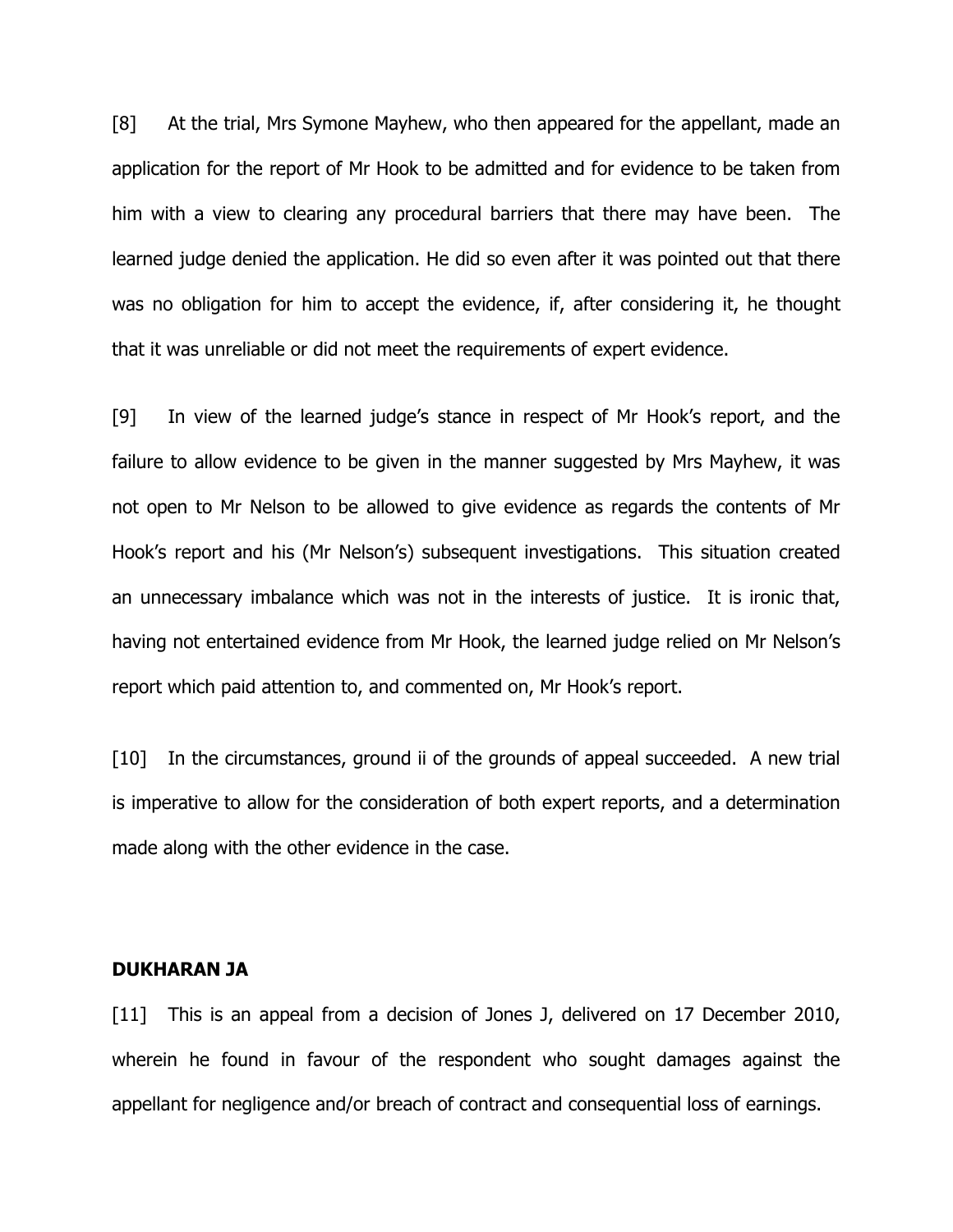[12] We heard arguments from the appellant and the respondent on 18 and 19 December 2012, and reserved our decision until 26 April 2013. On that date, we allowed the appeal, set aside the order of Jones J and ordered a new trial to take place with costs to the appellant. We promised to put our reasons in writing and this is a fulfillment of that promise.

#### Background of this appeal

[13] The appellant is a limited liability company and is in the business of selling, installing and servicing air conditioners. The respondent is also a limited liability company and is in the business of providing medical diagnostic services. On 9 October 2002, the appellant and the respondent entered into a contract for the servicing of an air conditioning unit on the respondent's premises. Under the terms of the contract, the appellant agreed to perform the following in respect of the air conditioning unit:

- (a) inspect the control panels and unit casing making recommendations if any;
- (b) check electrical components (contractors), relays, motorized value etc and record current ratings of motor and compressors;
- (c) check suctions and discharge pressure and supply and return air temperature at the evaporator coils;
- (d) adjust belts, temperatures and timer setting as necessary;
- (e) grease bearings and check for signs of wear and tear;
- (f) wash filters, coils and clean cabinets; and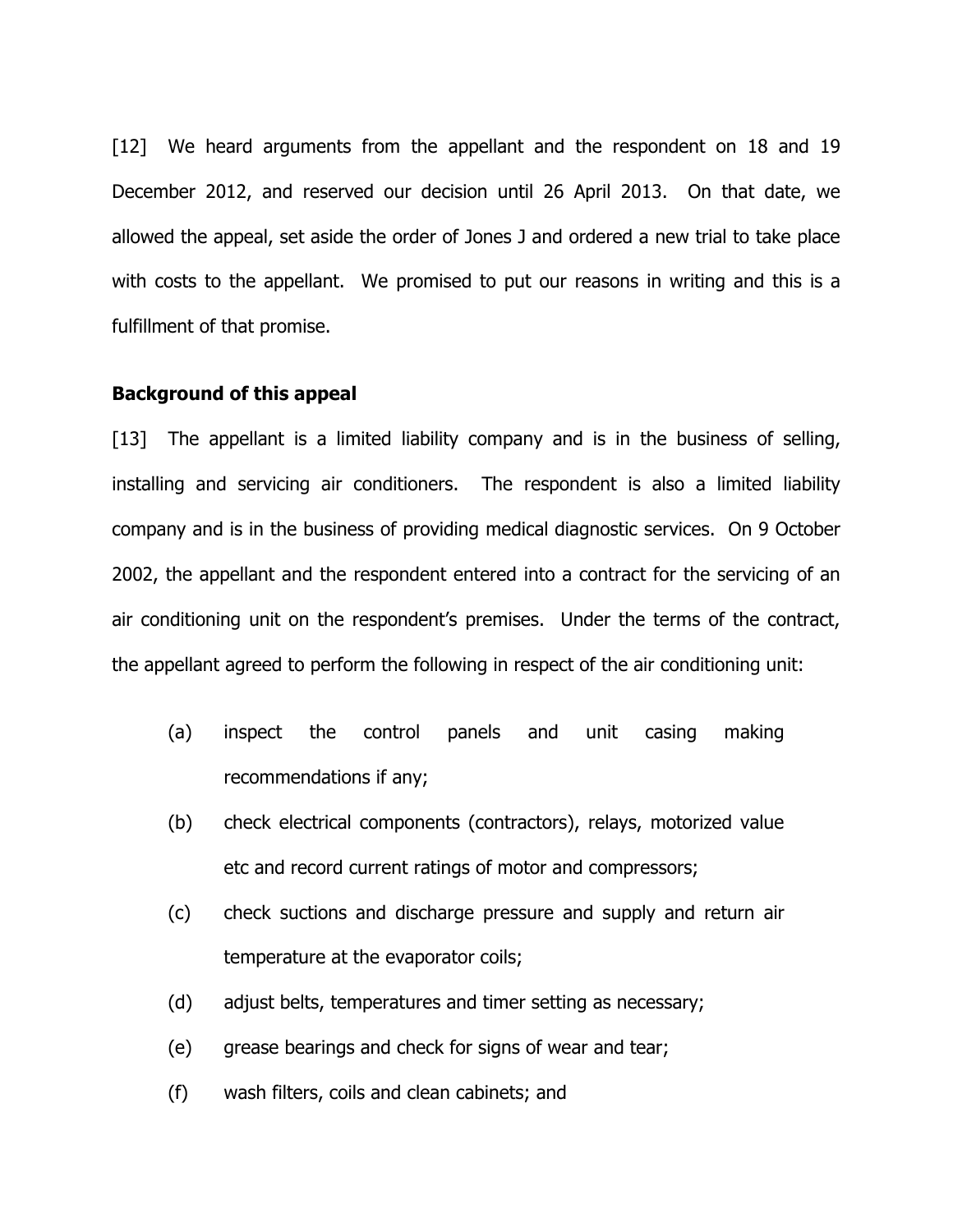(g) test run all equipment.

[14] Pursuant to the contract, the appellant agreed to service the air conditioning unit on a quarterly basis and respond to service calls made by the respondent.

[15] On 11 May 2003, there was a fire at the respondent's premises which destroyed and/or damaged several pieces of the respondent's diagnostic equipment including the following:

- i. Gamma camera
- ii. Mammographic System
- iii. Phillips IU 22 Ultrasound Imaging System
- iv. Phillips HDI 5000 and
- v. Comtronic Computer

[16] The respondent alleged that the fire was caused by the negligence and/or breach of contract of the appellant and commenced proceedings against it on 30 March 2007, claiming damages for the lost equipment and consequential loss of profits. The appellant filed a defence denying the claim and alleged that the fire was as a result of the respondent's own negligence. In a trial that lasted four days, Jones J made the following order:

- (i) Judgment for the claimant
- (ii) Damages are assessed as follows: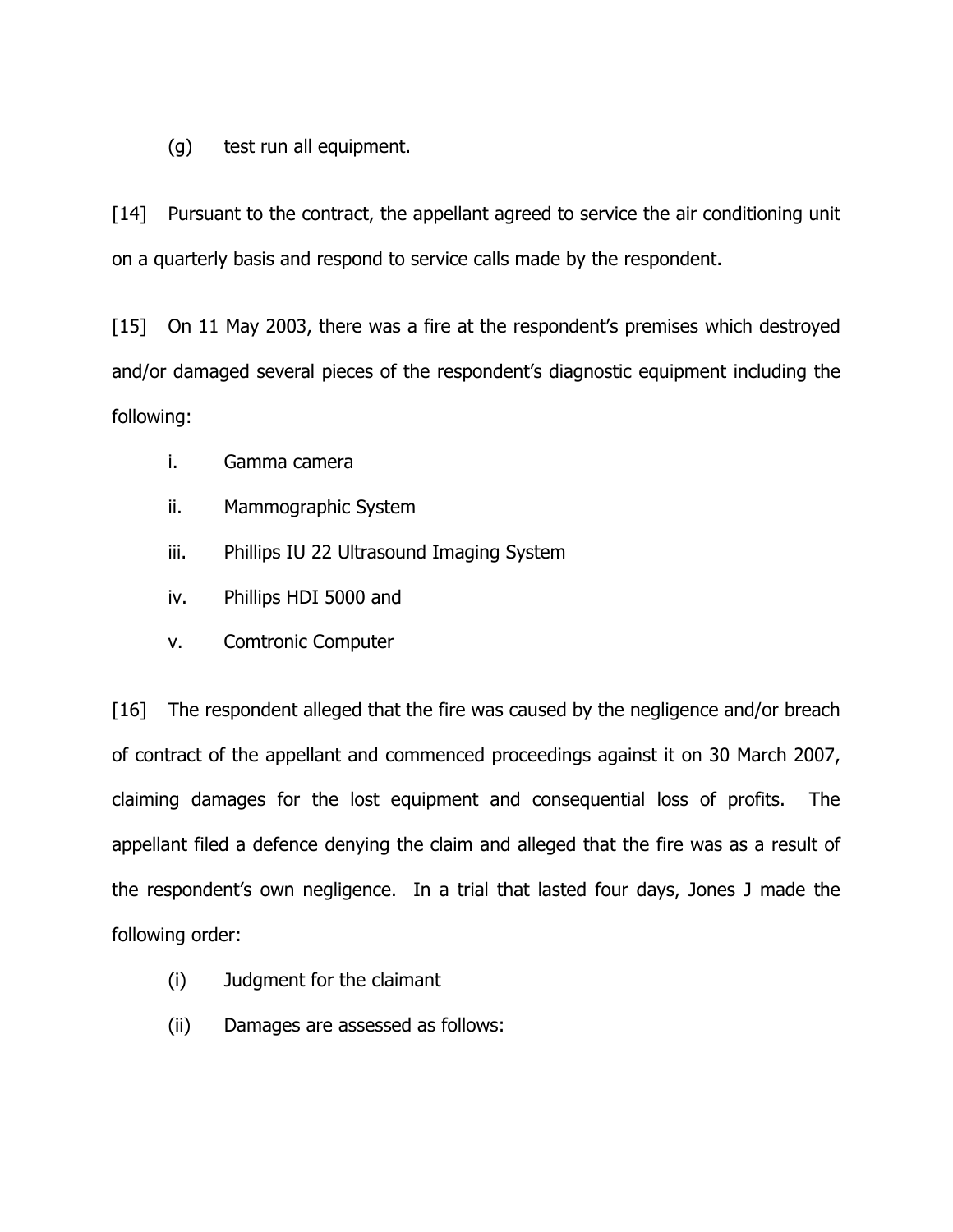- (a) US\$586,165.21 and J\$1,015,171.38 for the replacement costs of the equipment referred to in paragraph [5] above.
- (b) Consequential loss of profits in the sum of J\$7,077,847.00.
- (c) Costs to the claimant to be taxed if not agreed.

[17] It was the finding of Jones J, inter alia, that the appellant breached its duty of care to the respondent by failing to properly maintain and repair the air conditioning unit. The appellant was in breach of the terms of its service contract with the respondent and, in particular, a clause in the contract which required the appellant to do inspections and make recommendations, if any. It was also the finding of the learned judge that the expert report of Mr Mark Hook, the appellant's expert, was not admissible into evidence, but the expert report of Mr Basil Nelson, the respondent's expert, was preferred by the court. It was also the learned judge's finding that the cause of the fire in the air conditioning unit was attributable to an earth fault and this fault could have been detected by a mega test.

[18] It is on the basis of the learned judge's findings that the following 10 grounds of appeal were filed:

> "i. The learned judge [sic] finding that the Appellant was in breach of its duty of care to the Respondent and breached the terms of its service contract with the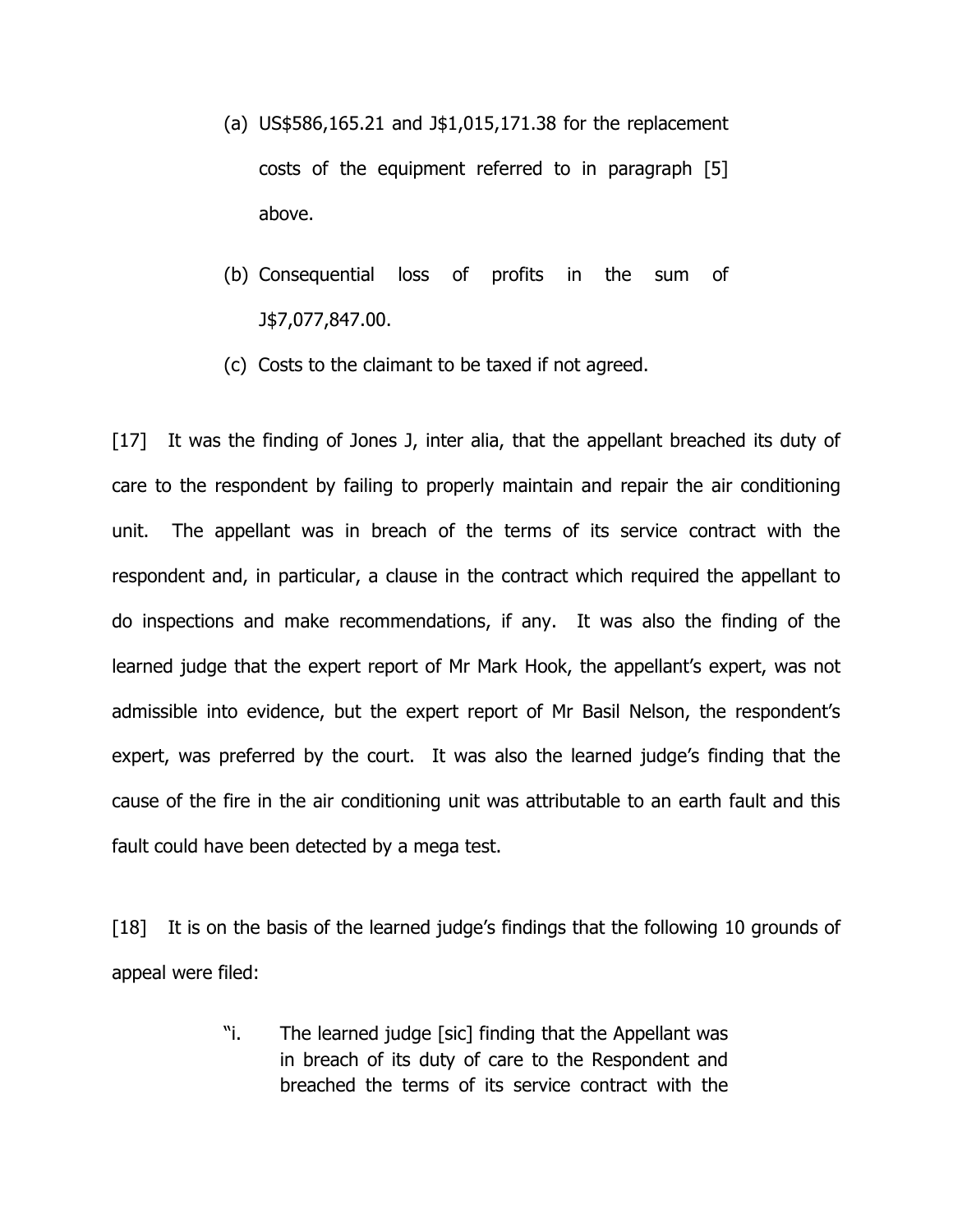Respondent was inconsistent with and against the weight of the evidence tendered at trial.

- ii. The learned judge erred as a matter of law and/or improperly exercised his discretion in ruling that the expert report of Mark Hook was inadmissible, because of non compliance with Part 32 of the Civil Procedure Rules. As [sic] there was no sufficient or proper basis for him to have so ruled particularly in circumstances where the report was already in evidence at the commencement of the trial and had been referred to and relied on by Basil Nelson the Respondent's expert witness.
- iii. The learned judge erred as a matter of law when he found that the standard of care for skilled persons as set out in the case of Bolam v Firern [sic] Management Committee was not applicable to the instant case but was limited to professionals;
- iv. The learned judge erred as a matter of law when he failed to reject the evidence of Mr. Basil Nelson.
- v. The learned judge erred as a matter of law when he failed to reject the evidence of Mrs. Ouida Nesbeth-Dunn.
- vi. The learned judge erred as a matter of law when he conflated the issues of betterment and mitigation, when such issues ought to have been considered separately with due regard to the relevant principles of law.
- vii. The learned judge erred as [sic] matter of law when he found that the Respondent's attempts at mitigation were reasonable.
- viii. The learned judge erred as a matter of law when he found that the Respondent did not experience a betterment as a result of the purchasing of the new machines.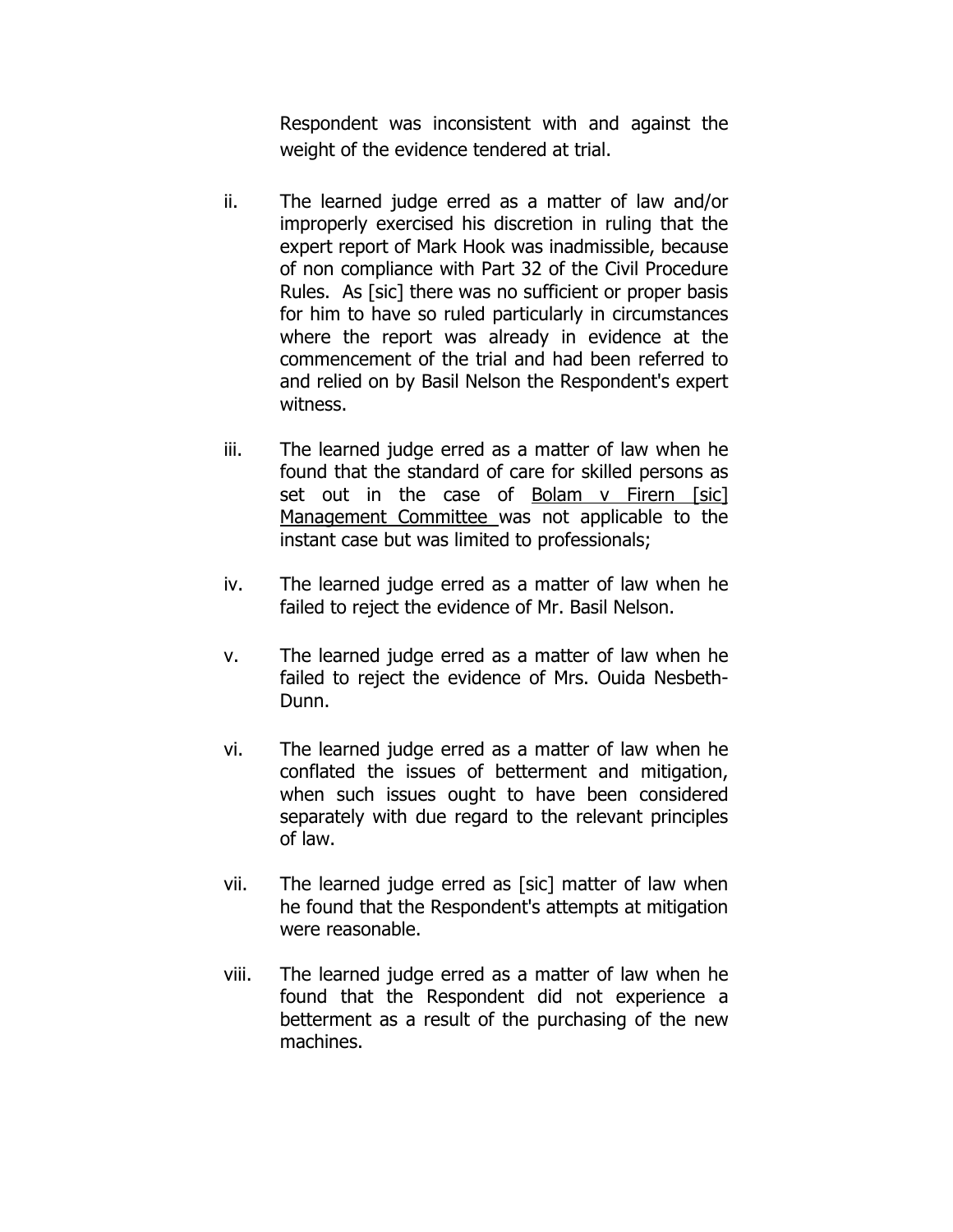- ix. The learned judge erred as a matter of law when he failed to allow a discount on the cost of the replacement machines as a result of the betterment that the Respondent gained by the purchase of new machines.
- x. The learned judge erred when he accepted that the Respondent was entitled to be compensated for the loss of a comtronic computer and awarded the cost of the replacement computer when there was no evidence that such [sic] this item was damaged/destroyed in the fire and allowed."

[19] A counter-notice of appeal was also filed by the respondent. The grounds of appeal are as follows:

- "a) While the Learned Judge was correct in finding in favour of the Claimant on its claim the Learned Judge erred in law in not ordering interest at a commercial rate to the Claimant.
- b) Further/Alternatively the Learned Judge erred in law in not exercising his discretion under the Law Reform (Miscellaneous Provisions) Act and not including in his judgment that interest followed the judgment in favour of the Claimant."

# **Submissions**

[20] Mr Foster QC for the appellant, argued grounds ii, iii and iv together as they were inextricably related. He submitted that the essence of the submissions made below by counsel for the respondent was that the expert report did not comply in form or substance with the requirements of the Civil Procedure Rules (CPR). In the context of those provisions, counsel for the respondent below had submitted that in relation to Mr Hook's report, it stated that, "This report was for the exclusive use of the British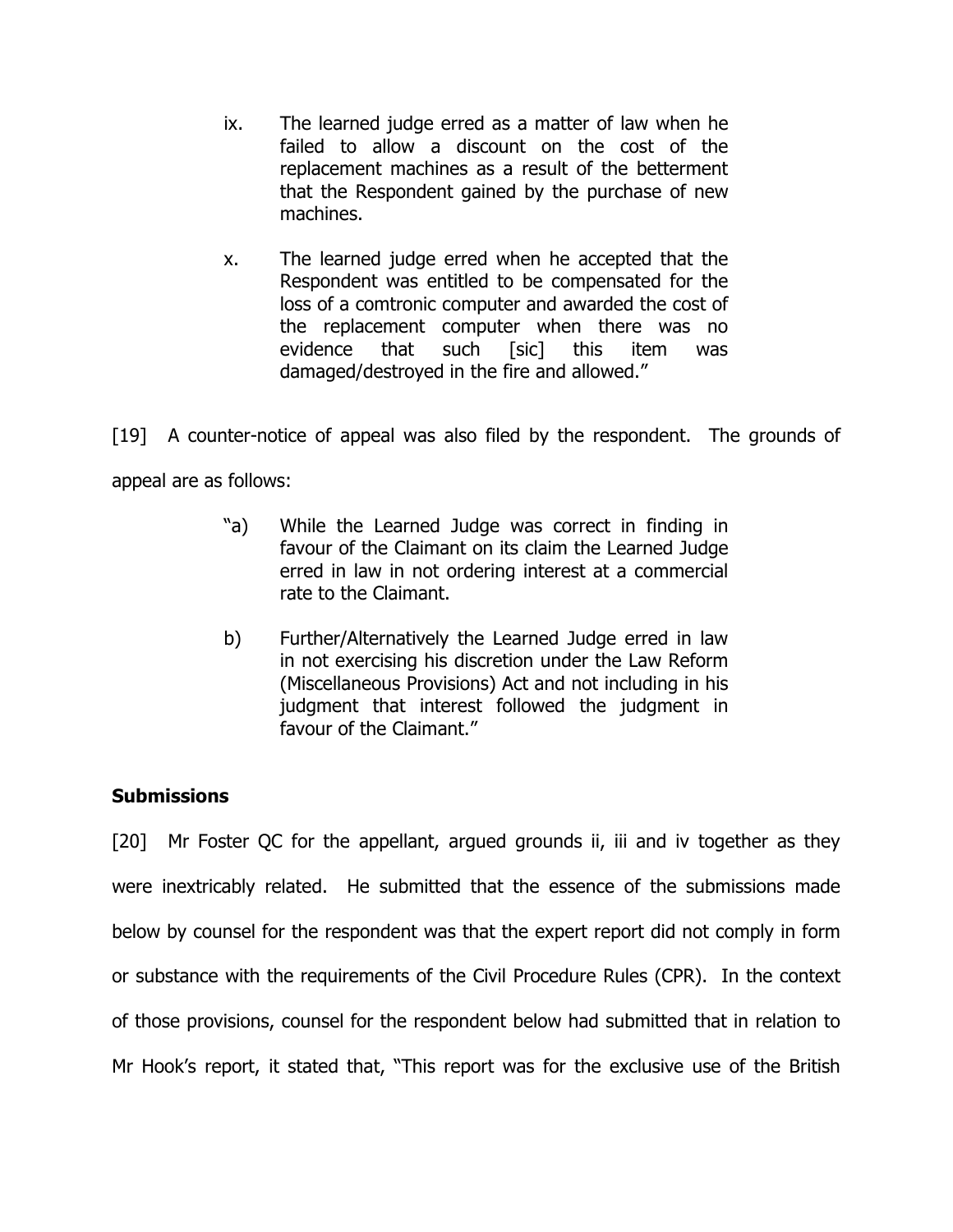Caribbean Insurance Company and was not intended for any other purpose", and it could not be impartial.

[21] Mr Foster submitted that it was beyond dispute that Part 32 of the CPR was framed in a manner to ensure that expert witnesses not only understand, but act as witnesses of the court and not in the interests of the parties who may have commissioned the preparation of their expert report. Their evidence must be independent, impartial and unbiased and must at all times seek to assist the court in the resolution of issues that the court requires assistance on. He further submitted that the fact that an expert has not complied with the requirements of Part 32 of the CPR, is not *ipso facto* a sufficient basis to exclude it from evidence. The court must be satisfied, he argued, that apart from non-compliance with the rules, the expert is incapable of being independent or impartial and therefore could not reasonably discharge his duties to the court.

[22] Mr Foster cited the case of **Fields v Leeds City Council** (2000), The Times, January 18 to support his argument. In that case, the trial judge refused to allow the City Council to call a surveyor, who was an expert witness at the trial, because he was employed to the Council. The judge had given the impression in his ruling that his objection to the expert as a witness was not in relation to his qualifications but where he was employed, as he was of the view that he was incapable of being a truly independent witness. The Court of Appeal in considering the issues, while it understood that the judge was anxious to embrace the spirit of Part 35 of the CPR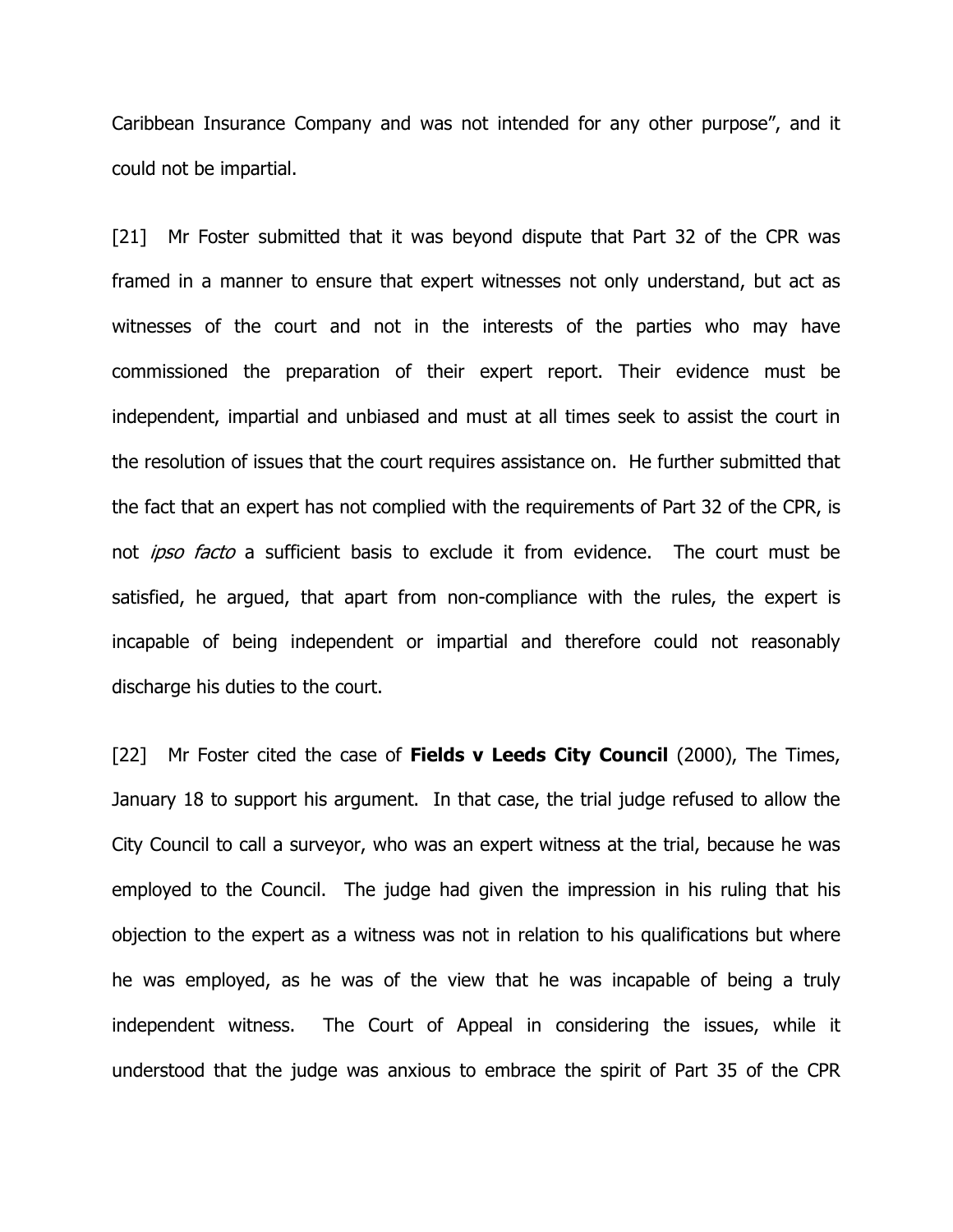(which is equivalent to our Part 32), was however, of the view that the council should have been given the opportunity to satisfy the court that the witness was capable of giving expert evidence.

[23] Counsel submitted that the clear conclusion to be drawn from the decision of the Court of Appeal in Field v Leeds, is that a court should not reject the evidence of an expert witness simply because there may be some *prima facie* evidence of bias, but where issues of independence or impartiality come into question, and it is appropriate to do so, the court should assess whether the witness is familiar with the need to be objective and can discharge his duties to the court in an independent and impartial manner.

[24] Learned Queen's Counsel submitted that it was for the court, through questions posed to the expert, to determine his independence and thereby the reliability of his evidence. Without this type of investigation, he argued, whether at a trial or at a hearing in chambers, the court runs the risk of excluding valuable expert evidence for what may be an immaterial or insignificant conflict. Counsel further submitted that the learned judge, without more, concluded that the evidence (in Mr Hook's report) was biased, was not impartial and it would not have been the independent product of the expert, simply because the report was addressed to British Caribbean Insurance Company. Counsel further submitted that rejection of the evidence by the judge in those circumstances, was even more an injudicious exercise of a discretion as Mr Hook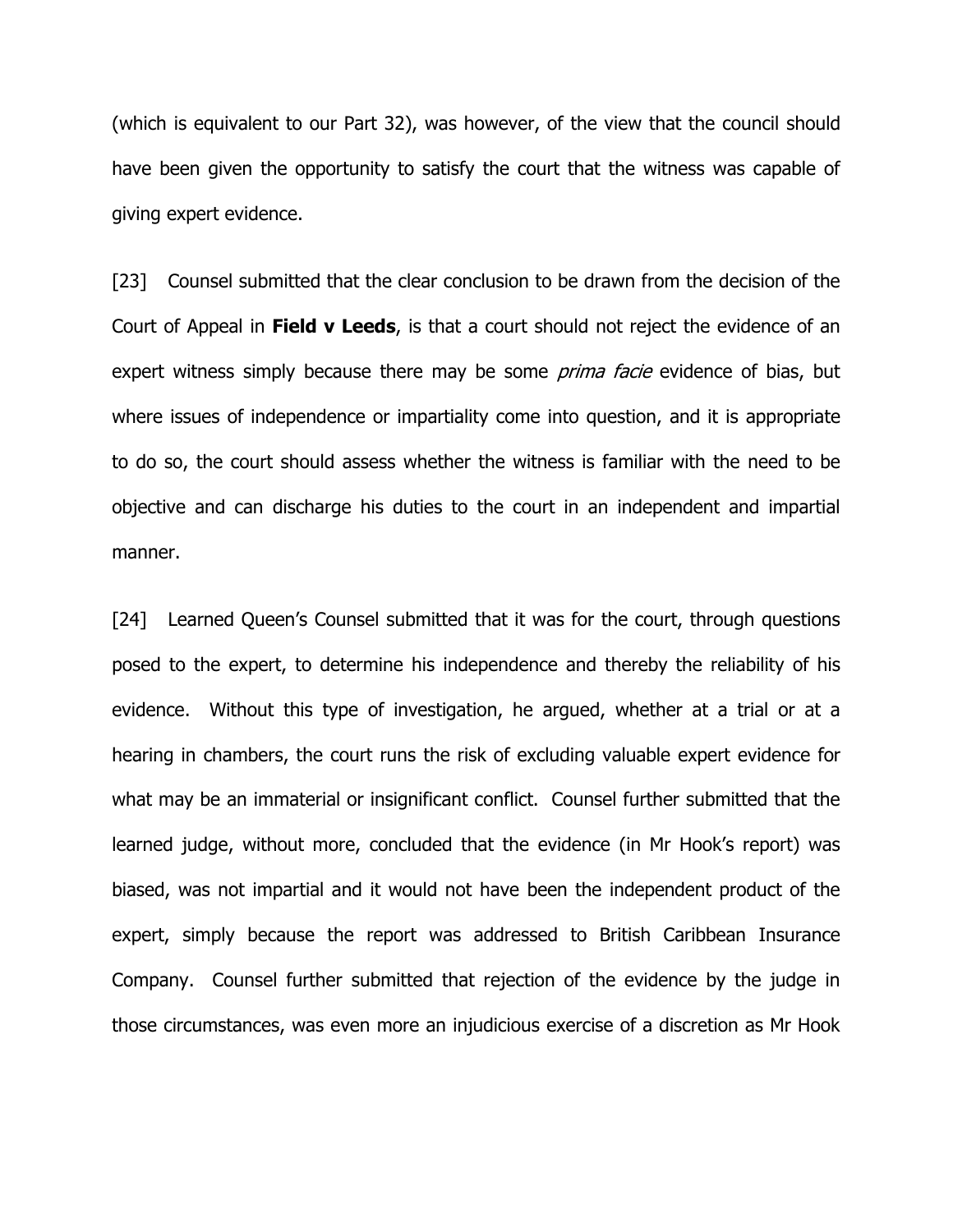was present at court and was available to satisfy the judge on oath, as to whether he understood his role as an expert witness, as prescribed by Part 32 of the CPR.

[25] Counsel was critical of the use of the report of Mr Nelson and the admissibility of his evidence by the learned judge. Mr Nelson had referred to and relied on aspects of the report, and taken investigative steps based on positions taken by Mr Hook. In fact, Mr Nelson's final theory, he argued, of the cause of the fire was disclosed by considering photographs attached to Mr Hook's report. Counsel further submitted that it was therefore difficult to disentangle Mr Nelson's evidence which was admitted in evidence from aspects of Mr Hook's report which was ruled inadmissible. Counsel also cited the following cases: **Toth v Jarman** (2006) Times, 17 August and **R** (Factortame Ltd and Others) v Secretary of State for Transparent, Local Government and the Regions (No 8) [2002] 3 WLR 1104.

[26] Mr Panton, in response, for the respondents, submitted that the defects in Mr Hook's report were not only procedural pursuant to Part 32 of the CPR, but the failure to follow procedure had consequential implications on the substance of those reports. He further submitted that Mr Hook's reports were not addressed to the court as required by Part 32.12 of the CPR but were expressly stated in the introductions as being "exclusively for the use of British Caribbean Insurance Company and was not intended for any other purpose". The reports were not an independent assessment as required by rule 32.4(1) and (2) of the CPR due to the fact that the reports were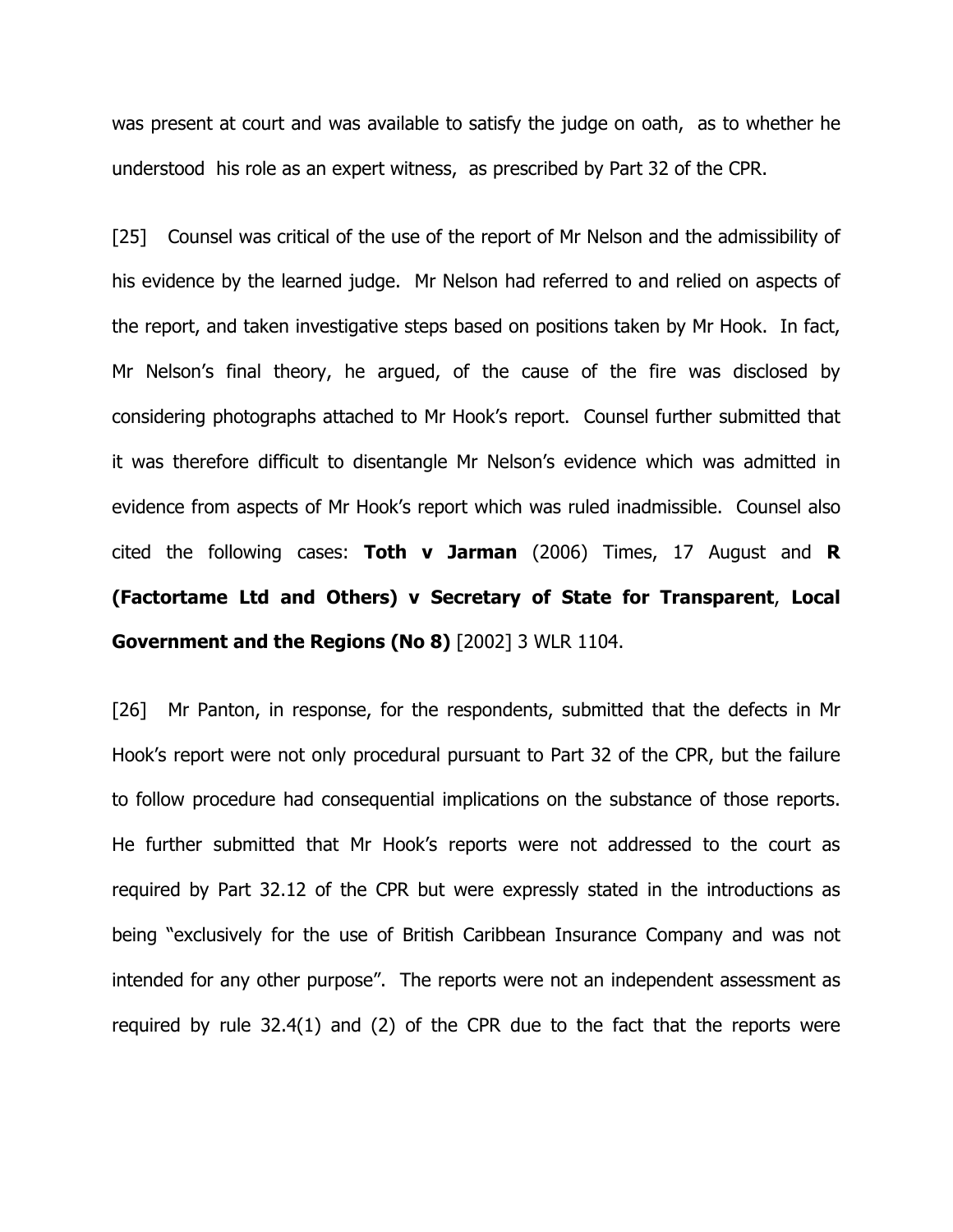prepared and/or signed by not only Mr Hook, but other persons including a Mr Thomas Young and a Mr Kevin Haye, neither of whom was approved by the court as experts.

[27] Counsel submitted that the duties and responsibilities of expert witnesses in civil cases include the following:

- (i) Expert evidence presented to the court should be and should be seen to be, the independent product of the expert uninfluenced as to form or content by the exigencies of litigation.
- (ii) An expert witness should provide independent assistance to the court by way of objective unbiased opinion in relation to matters within his expertise.

[28] Counsel cited the case of **Stevens v Gullis** [2000] 1 All ER 527, where it was held that the requirements of the practice direction to the English rules (equivalent to Part 32 of the CPR) were intended to focus the expert's mind on his responsibilities so that the litigation might progress in accordance with the overriding principles contained in the CPR. In that case, the expert had demonstrated that he had no conception of those requirements, and the judge had no alternative but to bar the expert from being called as an expert witness.

[29] Counsel submitted that in the present case, the admissibility issue does not stand on its own. If the learned judge had exercised his discretion and admitted Mr Hook's report, he would still have been entitled to discount its probative value based on the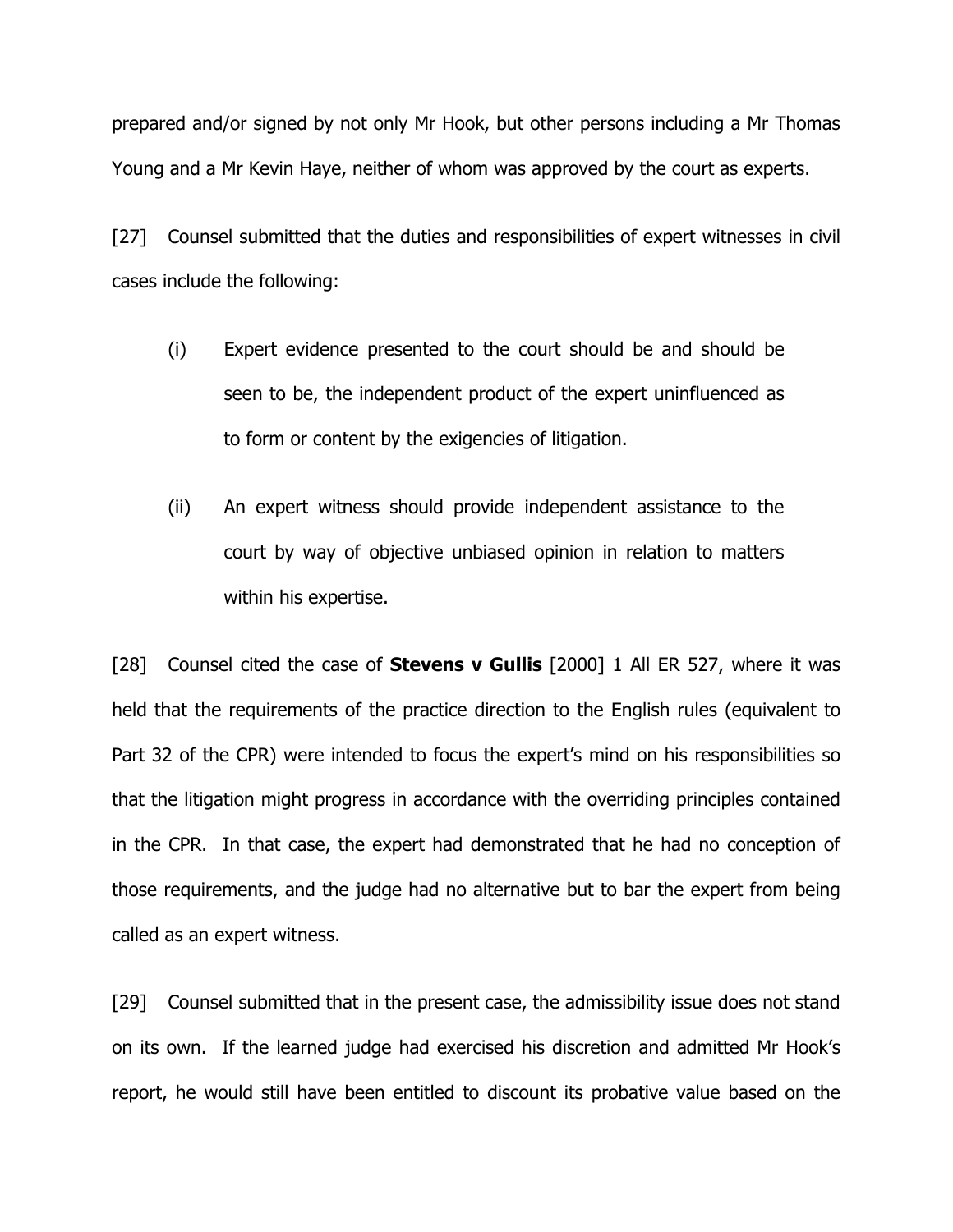substantive defects and would not have given Mr Hook's report any weight and in so doing, would have arrived at the same conclusion.

#### Analysis on ground ii

[30] It is quite clear that Jones J accepted Mr Nelson's report that the fire was caused by the negligence of the appellant. However, what is also clear is that the learned judge in coming to his conclusion considered at Mr Hook's report. In fact, the final theory of the cause of the fire in Mr Nelson's report was disclosed by considering photographs attached to Mr Hook's report. As counsel for the appellant pointed out, it was difficult to disentangle Mr Nelson's report, which was admitted in evidence, from aspects of Mr Hook's report, which was ruled inadmissible.

[31] Although rule 29.1(2) of the CPR enables the court to exclude evidence that would otherwise be admissible, as part of the court's general power to control evidence given at the trial, the procedural deficiencies relating to Mr Hook's report did not justify the exclusion of his evidence. It should have been admitted, attaching whatever weight that was considered appropriate. Jones J was wrong to exclude that evidence, seeing that he used several areas of Mr Hook's report that were in Mr Nelson's report to come to his decision.

[32] It is clear therefore that both expert reports ought to have been considered. Ground ii therefore succeeded. It therefore became unnecessary to consider the other grounds of appeal that were filed. As stated, we ordered a new trial.